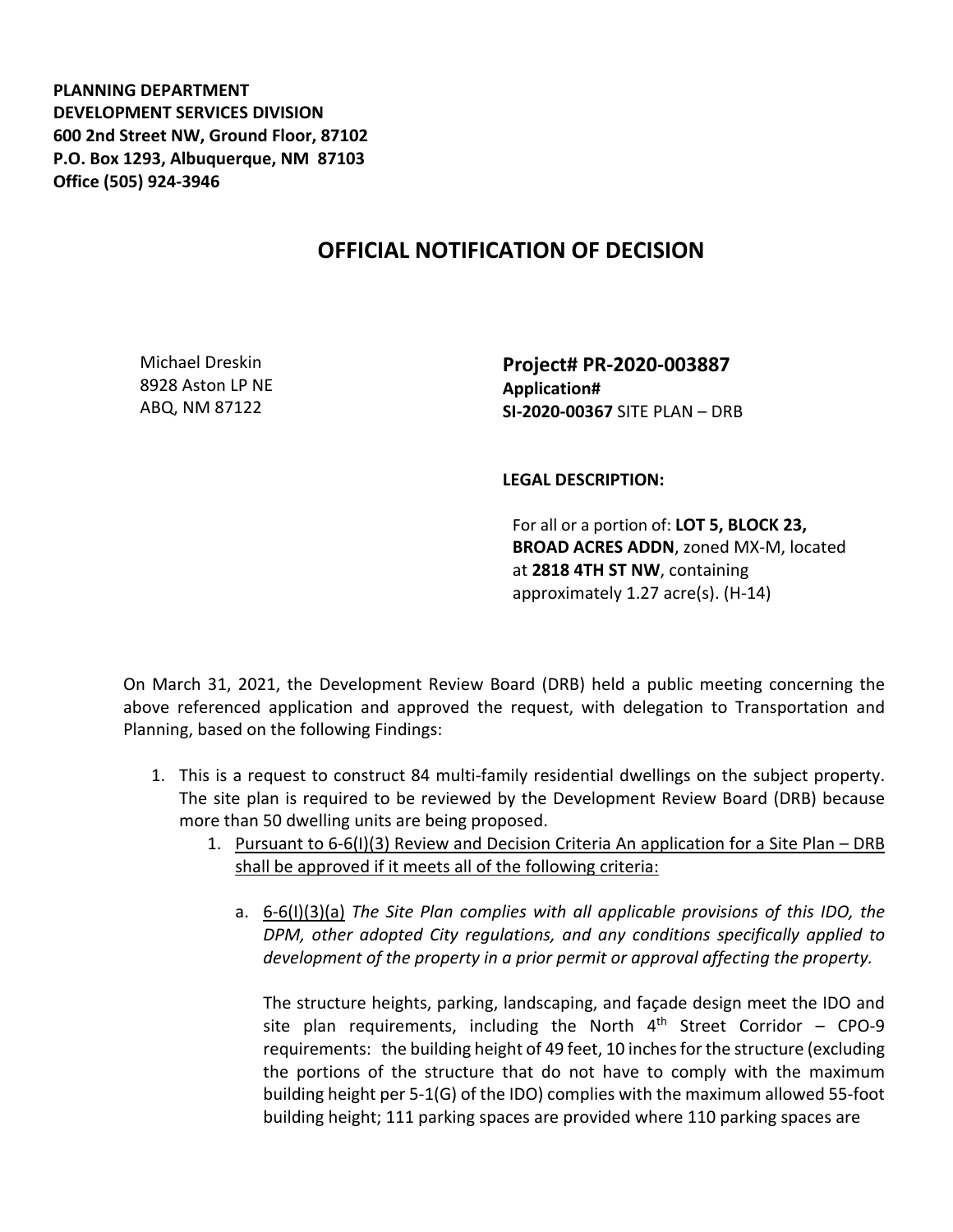Official Notice of Decision Project # PR-2020-003887 Application# SI-2020-00367 Page 2 of 3

> required; 3,717 square feet of landscaping is proposed where 3,021 square feet is required, and the façade design meets the requirements of  $5-11(E)(2)(a)$  of the IDO.

*b.* 6-6(I)(3)(b) *The City's existing infrastructure and public improvements, including but not limited to its street, trail, drainage, and sidewalk systems, have adequate capacity to serve the proposed development, and any burdens on those systems have been mitigated to the extent practicable.* 

The site has access to a full range of urban services including utilities, roads and emergency services. A traffic impact study is not required for this project because it does not meet the threshold for such a study per Transportation.

*c.* 6-6(I)(3)(c) *If the subject property is within an approved Master Development Plan, the Site Plan shall meet any relevant standards in the Master Development Plan in addition to any standards applicable in the zone district the subject property is in.*

The subject property is not located within an approved Master Development Plan, therefore this criterion does not apply.

- 2. An Infrastructure List was previously approved for the site in association with a Minor Preliminary/Final Plat (SD-2021-00039) by the DRB on March 10, 2021. This Infrastructure List was amended and approved by the DRB on March 31, 2021. A recorded Infrastructure Improvements Agreement (IIA) must be submitted.
- 3. On March 31, 2021, the DRB approved a Sidewalk Waiver (VA-2021-00077) reducing the required 8-foot wide sidewalk along Phoenix Avenue to 6-feet in width. A note must be added to the Minor Preliminary/Final Plat (SD-2021-00039) noting the approved Sidewalk Waiver.
- 4. The proposed use is allowed within the MX-M zone.

## **Conditions:**

- 1. This Site Plan is valid 7 years from DRB approval (3/31/2021). An extension may be requested prior to the expiration date.
- 2. Final sign off is delegated to Transportation to provide extra details for the curb ramps at the northwest and northeast corners of the Site (at  $4<sup>th</sup>$  Street and Phoenix Avenue and 3<sup>rd</sup> Street and Phoenix Avenue respectively) as well as for the driveway entrances.
- 3. Final sign off is delegated to Planning on behalf of Hydrology to review any grading and drainage changes to the revised Grading and Drainage Plan for the exit at La Poblana Road, and to note the Sidewalk Waiver (VA-2021-0077) on the Site Plan.